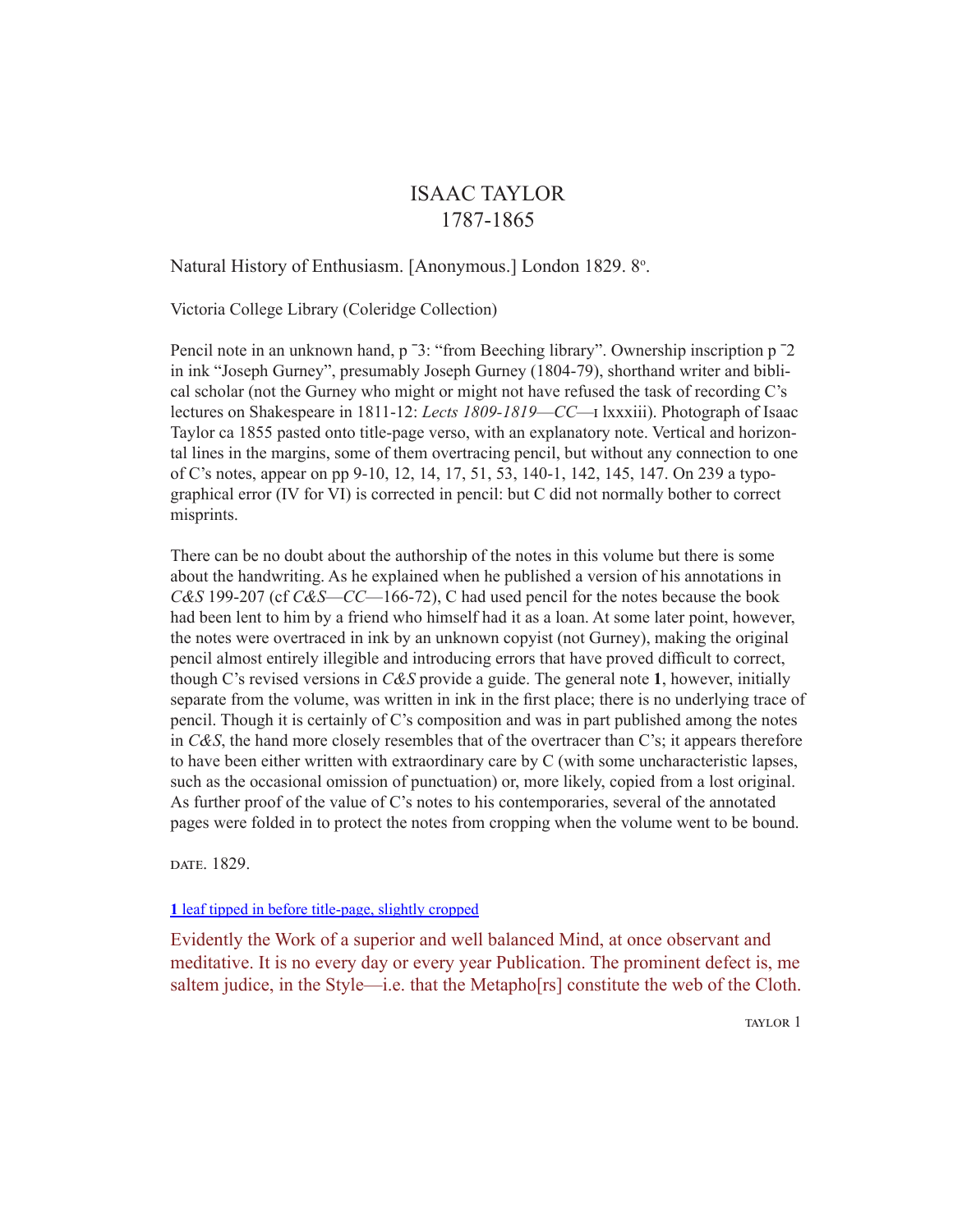The writer who habitually reasons in metaphors will now and then reason by them*<sup>a</sup>* Besides the frequency (in the Latin as well as the English use of frequens) $<sup>1</sup>$  of the</sup> Figures frustrates their purpose. To imitate the faults I am condemning (no unusual thing, by the bye) one cannot see ones way thro' the wood for the swarm of Fire flies in the Path A young Writer of full and stirring Intellect likes to have his compositions all alive But let him beware of the Morbus pedicularis<sup>2</sup> of Rhetoric--tho' the Pediculi were as beautiful, each seen for itself on the Object plate of the Microscope, as the gem beetle, still it is a Disease—tho' now and then from excess of Health at least of the Vis vitae.<sup>3</sup>

## **2** [p 8, pencil overtraced in ink, marked with a line in the margin | Section I](http://library.vicu.utoronto.ca/sites/default/files/special_collections/coleridge/marginalia/taylor_natural_history_of_enthusiasm.pdf#page=2)

[Taylor proposes that enthusiasm is commonly a fault of "infirm constitutions", and argues that even in cases in which enthusiasts exhibit exceptional strength and energy, they are actually weak.] . . . for though these giants of human nature greatly surpass other men in force of mind, and courage, and activity, still the heroic extravagance, and the irregular and ungovernable power, which enables them to dare and to do so much, is, in fact, nothing more than a partial accumulation of strength, necessary because the utmost energies of human nature are so small, that, if equably distributed through the system, they would be inadequate to arduous labours.

## This is reasoning by, and not merely in, metaphors. S. T. C.

# **3** [p 11, pencil overtraced in ink](http://library.vicu.utoronto.ca/sites/default/files/special_collections/coleridge/marginalia/taylor_natural_history_of_enthusiasm.pdf#page=3)

The religious idealist, perhaps, sincerely believes himself to be eminently devout; and those who witness his abstraction, his elevation, his enjoyments, may reverence his piety; meanwhile this fictitious happiness creeps as a lethargy through the moral system, and is rendering him continually less and less susceptible of those emotions in which true religion consists.

## Emotions! o no! no! true religion never consists in Emotions of any sort\* S. T. C.

# \* The excellent Writer, doubtless, meant to say "with which true Religion is accompanied"

**1***a* Here is the first instance of missing punctuation; future instances will appear without comment

 **1**<sup>1</sup> In Latin *frequens* signifies primarily "in close proximity", "crowded"; in English, "often recurring". and n 1.

the image also in notes of 1833: see Grew **10** 

**1**<sup>3</sup> "Life force".

**1**<sup>2</sup> "Louse disease", "disease of lice". C used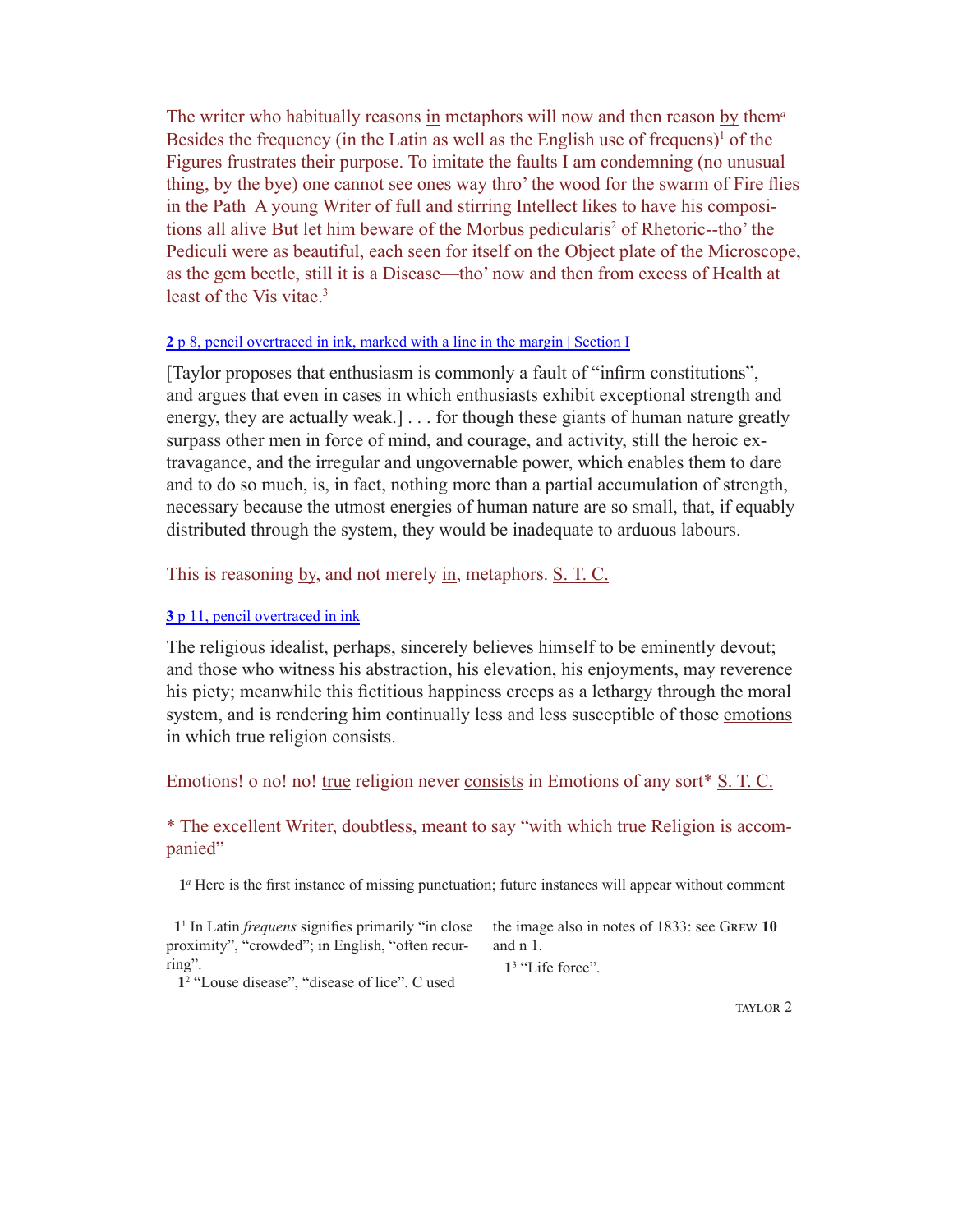#### **4** [p 14, pencil overtraced in ink](http://library.vicu.utoronto.ca/sites/default/files/special_collections/coleridge/marginalia/taylor_natural_history_of_enthusiasm.pdf#page=4)

Superstition—the creature of guilt and fear, is almost as ancient as the human family. But  $\wedge$  Enthusiasm, the child of hope, hardly appeared on earth until after the time when life and immortality had been brought to light by Christianity.

 $\land$  Religious Enthusiasm? But even with this limitation the proposition is not, I suspect, borne out by History. Egypt—India—the Jews of the Maccabaean Period—the Corybantes (see the Atys of Catullus & the Epinicion of Debora) Druids, Bards [?contrast] Euripides, Lucan, Juvenal, [?Analeus]<sup>1</sup>

#### **5** [p 22, pencil overtraced in ink, marked with a line in the margin | End of Section I](library.vicu.utoronto.ca/sites/default/files/special_collections/coleridge/marginalia/taylor_natural_history_of_enthusiasm.pdf#page=5)

[The author puts the case against "philosophical abstraction" in the dissemination of doctrine.] Whatever is practically important in religion or morals may at all times be advanced and argued in the simplest terms of colloquial expression. From the pulpit, perhaps, no other style should at any time be heard; for the pulpit belongs to the poor and the uninstructed. But the press is not bound by the same conditions, for it is an instrument of knowledge foreign to the authenticated means of Christian instruction. A writer and a layman is not a recognised functionary in the Church; he may, therefore, choose his style without violating any rules or proprieties of office.

The concluding Sentences approach nearer to the Shallows, than is quite allowable in so intelligent a writer. "Whatever —— simplest terms of colloquial expression." Be it so! (tho' even of this I have my doubts. But why? Simply, because the terms and phrases of the Theological Schools have by their constant iteration from the Pulpit become colloquial.<sup>1</sup> The science of one Age becomes the Common Sense of a succeeding. I can conceive no more direct means of depriving Christian Faith of one of its peculiar Attributes that of enriching and enlarging the mind, while it purifies and in the very act of purifying the Will and Affections, than the maxim prescribed in the preceding page.<sup>2</sup> See Aids to Reflection p. 7-11 and the Note, p. 252.<sup>3</sup>

 **4**<sup>1</sup> C sketches out a counter-argument with examples of religious frenzy from pre-Christian times, specifically the self-castrating Atys (Attis) and dancers of the cult of Cybele and, for an OT example, the song of triumph of Deborah in Judges 5. The Attis myth is the subject of Catullus's poem #63. The apparent readings "contrast" and "Analeus" do not make sense but the pencilled words underneath are indecipherable.

 **5**<sup>1</sup> Cf *BL* ch 17 (*BL*—*CC*—ii 54), where C makes the same point about the trickling down of academic and theological language.

 **5**<sup>2</sup> I.e. the requirement that only "the simplest terms of colloquial expression" should be heard from the pulpit.

 **5**<sup>3</sup> *AR* (*CC*) 17-23 (including the description of Christian faith as expanding the intellect while purifying the heart), and 261, a footnote in which C affirms that "Without Metaphysics Science could have had no language, and Common Sense no Materials"). See also C's revised longer version of this note in *C&S*.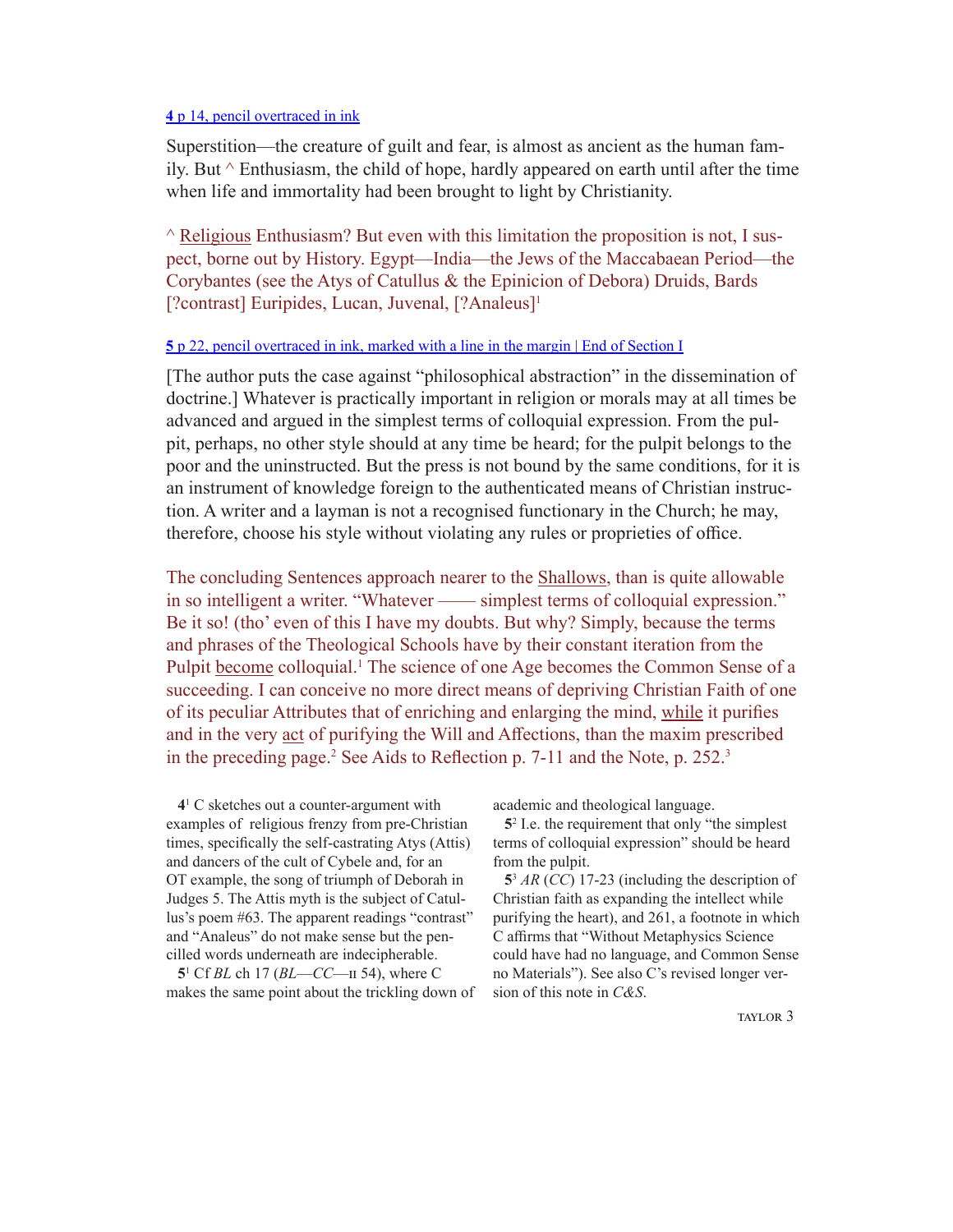#### **6** pp 26-8, pencil [overtraced](library.vicu.utoronto.ca/sites/default/files/special_collections/coleridge/marginalia/taylor_natural_history_of_enthusiasm.pdf#page=6) in ink | Section II

Prayer, in its very conditions, supposes, not only a condescension of the Divine nature to meet the human, but a humbling of the human nature to a lower range than it might easily reach. . . . not only does the Supreme conceal Himself from our senses, but He reveals in His word barely a glimpse of His essential glories. By some naked affirmations we are indeed secured against false and grovelling notions of the Divine nature; but these hints are incidental, and so scanty, that every excursive mind goes beyond them in its conceptions of the infinite attributes.\*

\* That the Personëity of God, that the "I AM", is presented more prominently in the S. Scriptures than the (so called) physical Attributes, is most true and constitutes one of the distinctive characters of their superior worth and value. It was by dwelling too exclusively in the infinities, that all the ancient Philosophers, Plato excepted, fell into Pantheism and so in later times Spinoza<sup>1</sup>—Nevertheless it would be [?practicable/possible]<sup>*a*</sup> to place a series of Scripture passages in synopsis before the Author of this Essay which would render it a difficult task for him to make out his assertion. Eternal, omnipresent, omniscient omnipotent the one only absolute Good, the Holy—the Living—the Creator as well as Maker of the Universe—Can the author's mind go far beyond these? Yet these are all clearly affirmed in Scripture!

# **7** pp 28-9, pencil overtraced in ink, [marked with a line in the margin](library.vicu.utoronto.ca/sites/default/files/special_collections/coleridge/marginalia/taylor_natural_history_of_enthusiasm.pdf#page=8)

. . . the idea of immense separation [between man and God] would be painfully enhanced, if distinct vision were obtained of the towering hierarchy of intelligences at the basement of which the human system is founded. Were it indeed permitted for man to gaze upward from step to step, and from range to range, of the vast edifice of rational existences, and could his eye attain its summit, and then perceive, at an infinite height beyond that highest platform of created being, the lowest steps of the Eternal throne\*—what liberty of heart would afterwards be left to him in drawing near to the Father of spirits? How, after such a revelation of the upper world, could the affectionate chearfulness of earthly worship again take place?

# \*Has the Author then lost this Liberty of Heart!*<sup>a</sup>* These are eloquent paragraphs, but Augustine's<sup>b</sup> single line weighs with me more than all this Cumulus of imaginary Hierarchies!!! There neither are nor can be but three essential differences, the

**6***a* Overtracing looks like "prup caba"; the version pub in *C&S* reads "easy" **7***a* punctuation perhaps added by overtracer **7***b* overtraced "disgusting"

 **6**<sup>1</sup> Among C's many statements about Greek and Spinozistic pantheism see e.g. Baxter *Reliquiae* copy a **2** and n 2.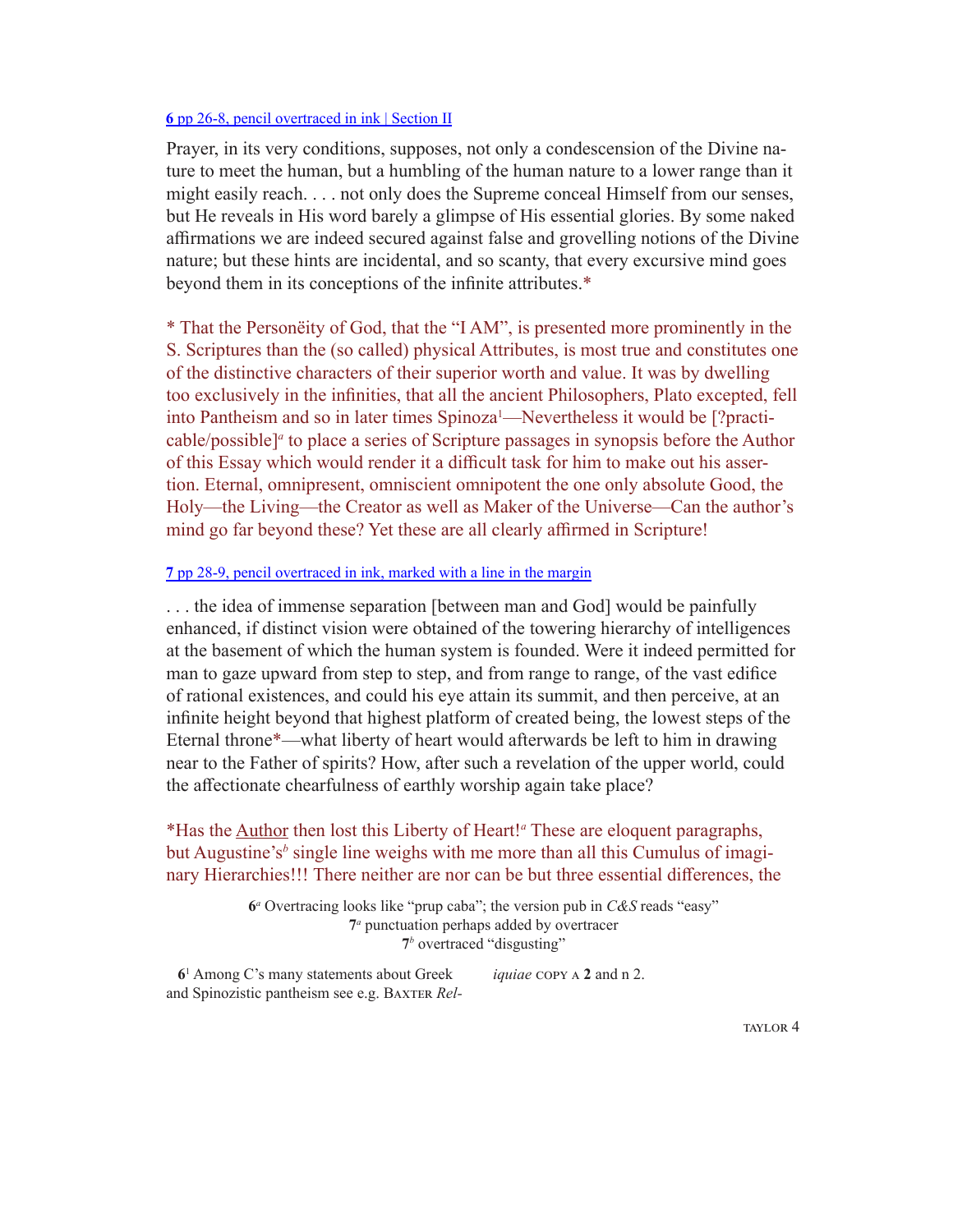Absolute—the Finite rational—and the Finite irrational one. God—Man—Beast.<sup>1</sup> Besides, the whole Scheme is unscriptural if not anti-scriptural. Pile up Hierarchs on Hierarchs, and outCabalize the Cabala—what a gaudy vapor is the whole Conception to a sane mind compared with the Idea presented in the Gospel Promise to be one with God in and thro' Christ, the Son of God—

#### **8** pp 31-7, pencil [overtraced in ink](library.vicu.utoronto.ca/sites/default/files/special_collections/coleridge/marginalia/taylor_natural_history_of_enthusiasm.pdf#page=10)

The Scripture models of devotion . . . consist of such utterances of desire, or hope, or love, as seem to suppose the existence of correlative feelings, and of every *human* sympathy in Him to whom they are addressed. . . . He is to be supplicated with arguments as one who needs to be swayed and moved, to be wrought upon and influenced; nor is any alternative offered to those who would present themselves at the throne of heavenly grace, or any exemption made in favour of superior spirits, whose more elevated notions of the divine perfections may render this accommodated style distasteful. As the Hearer of prayer stoops to listen, so also must the suppliant stoop from the heights of philosophical or meditative abstractions, and either come in genuine simplicity of petition, as a son to a father, or be utterly excluded from the friendship of his Maker.

There are,  $\dot{\omega}$ ς έμοίγε δοκεῖ,<sup>1</sup> two errors here, and both dangerous. First, that the rational and only true ideas of the Supreme Being are incompatible with the spirit of prayer, and petitionary pleading taught and exemplified in the Scriptures. Secondly that this "supplication with arguments" and importunate requests being irrational and known by the Devotee to be such, it is never the less a duty to pray in this fashion—i.e. that the Supreme Being requires of his rational Creatures that they should, as the condition of offering acceptable worship to him, wilfully blind themselves to the Light which he himself had given them, and drugging<sup>a</sup> their sense of the truth into a temporary Doze, make believe that they knew no better—As if the Holy One, the God of Truth and Father of Lights resembled an Oriental or African Despot whose courtiers, even those whom he has himself enriched and ennobled, must approach him in beggar's rags, and with a beggarly whine—I find the Scripture model of Devotion, the Prayers and Thanksgiving of the Psalmist and of our Church Liturgy, conform to the clearest convictions of my Reason and I do not hesitate to

**8***a* Overtracing reads "dragging" but "drugging" is confirmed by *C&S* version

 **7**<sup>1</sup> C makes the same observation elsewhere, sometimes as here attributing it to Augustine: see for example HACKET 16, HOOKER 22. No specific passage in Augustine has been traced but some

parallels are cited in *C&S* (*CC*) 169 n 4. 8<sup>1</sup> "As it seems to me, at least".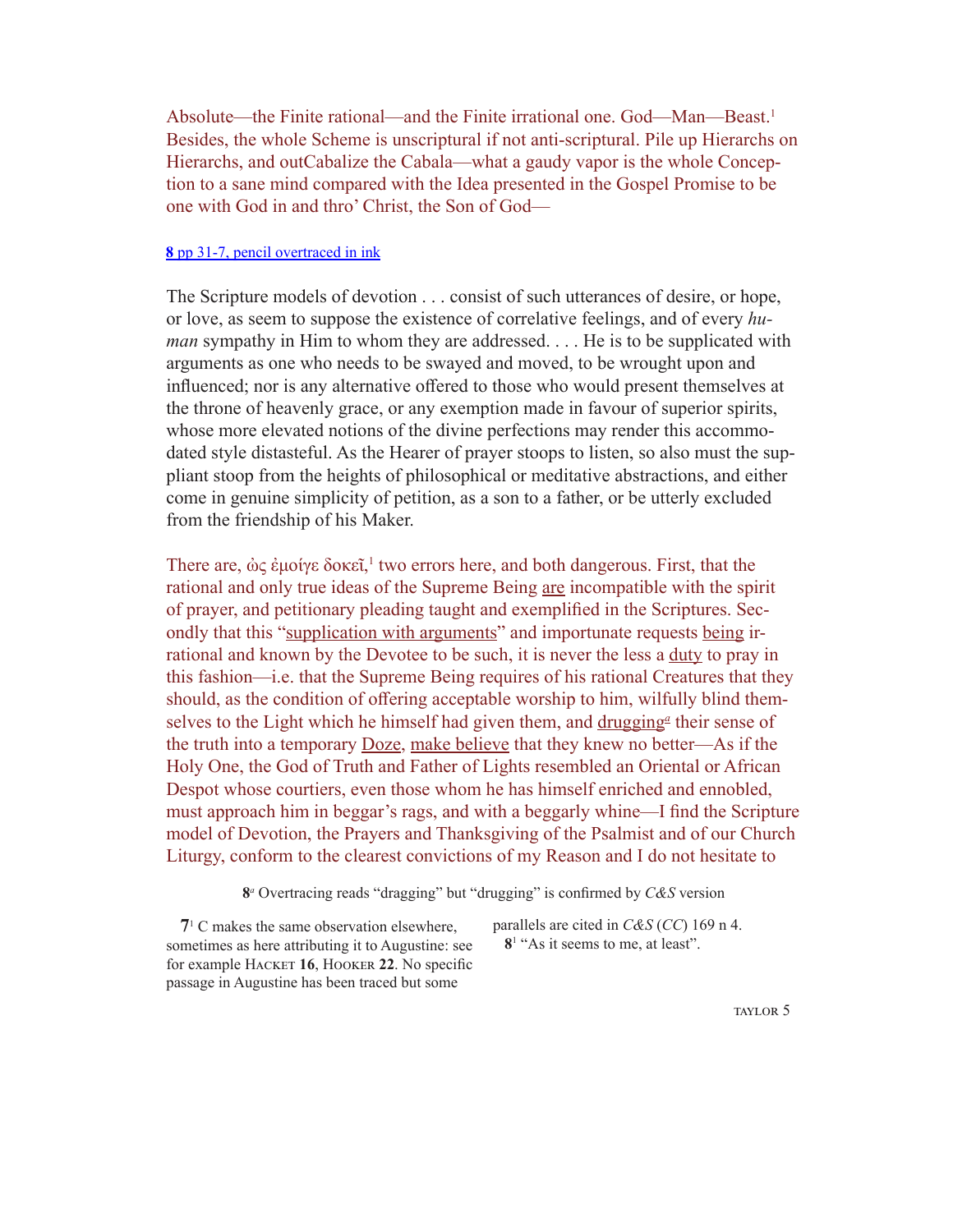attribute the contrary persuasion to the three following oversights,  $1<sup>st</sup>$  and the Queenbee in the Hive of Error, the identification of Reason with the individual Understanding—terms not only different but diverse, not only allogeneous but heterogeneous.2 2 The substitution of the Infinite for the Absolute, in respect of God and the divine Attributes. "I forbid you, says Plato, to call God the Infinite—say rather, if you dare name him at all, the Measure of Infinity.<sup>3</sup> 3 lastly the habit of using the term infinite, itself as a superlative, if not as a synonime of vast, large, or indefinitely great.

P.S. I employ the term, Reason, in its most comprehensive sense viz. for the Practical as well as the Theoric or contemplative Reason—for the Light and for the Life in the Light—in short, as the Logos, or the WORD "in whom is Life, and that Life the only true Light of Man."4 Now the difference between my scheme and that of the Essayist, for whose talents and intentions I feel sincere respect, may perhaps be thus stated. The Essayist would bring down his Understanding to his religion. I would raise up my Understanding to the Reason vouchsafed to me and find my religion in the Focus resulting from their convergence. We both use the same prayers, penitential, deprecative and petitionary, I in the full assurance of their congruity with the truth of Reason, He in the factitious oblivion of their being the contrary. S. T. C.

### **9** [p 37, pencil overtraced in ink](library.vicu.utoronto.ca/sites/default/files/special_collections/coleridge/marginalia/taylor_natural_history_of_enthusiasm.pdf#page=16)

Let a man of warm heart, who is happily surrounded with the dear objects of his social affections, try the effect of a parallel practice;—let him institute anxious scrutinies of his feelings towards those whom, hitherto, he has believed himself to regard with unfeigned love . . . . What, at the end of a year, would be the result of such a process? What, but a wretched debility and dejection of the heart, and a strangeness and sadness of the manners, and a suspension of the native expressions and ready offices of zealous affection?

# p. 37. Just thoughts beautifully expressed; but nothing to the point in question. The folly of making a Hole in the Drum to look after the Music is surely no proof of the wisdom of playing out of tune.

 **8**<sup>2</sup> This distinction between difference and diversity—otherness of degree and of kind—appears also in the 1825 "On the Prometheus of Aeschylus": *SW&F* (*CC*) ii 1268, 1288. For the crucial distinction between universal reason and individual understanding, see *AR* (*CC*) 216-19.

 **8**<sup>3</sup> See *C&S* (*CC*) 168-9 for C's published ver-

sion of this note and for the editor's commentary which traces the "Plato" allusion to Jacobi via Schelling.

8<sup>4</sup> John 1.4.